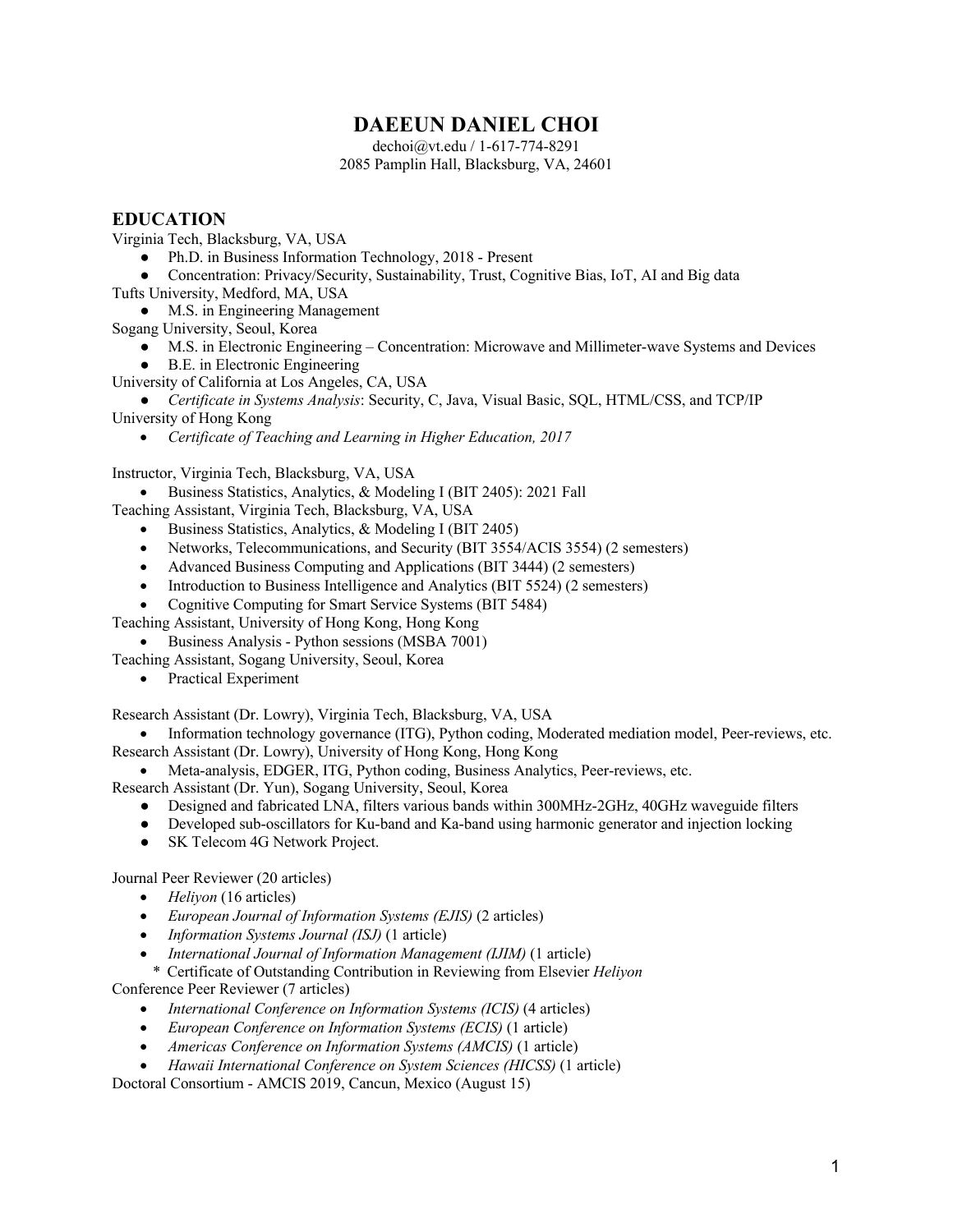## **PROFESSIONAL EXPERIENCES**

Ecoslink, South Korea Founder – Internet of Things (IoT) and wireless communication

Alten Calsoft Labs, Santa Clara, CA, USA

Principal Staff RF/Wireless Engineer

• Samsung IoT module family (ARTIK 1/5/10) Evaluation boards - Introduced at *2015 IoT World*

Samsung Electronics (Samsung Strategy Innovation Center), Menlo Park/Milpitas, CA, USA RF/Wireless Engineer as Consultant

- Samsung IoT module family (ARTIK 1/5/10)
- LPWA (Low Power Wide Area) Tested and analyzed in France (Sigfox and Semtech)
- *Sigfox Technical Report* \$115 million funding ( $\epsilon$  100 M) from Samsung
- Thread Group Supported Thread Group with Google Nest, ARM, Siliconlabs, Freescale, among others
- New Startup Technology Evaluation

Tufts University, MA, USA Created Technology Management Development Plan Courses for Samsung and LIGNEX1

CNS at Harvard University, Cambridge, MA, USA Intern – Consultant Service on Harvard CNS Growth Development Plan

Samsung Electronics, Korea (Headquarter R&D Center) Research Engineer

Innovative Device Development

- No Key Phone Introduced at *2010 Mobile World Congress (MWC)*, Researched wireless chargers
- Pico Projector (MBP-200) Introduced at *2009 Consumer Electronics Show (CES)*

Mass-produced Mobile Phone Development

- Google Phone Worked with T-Mobile for North American market as RF engineer
- SGH-P930 (VTC) for South Asian market, UMTS/GSM, HSDPA DVB-H (Mobile TV)
- SCH-W240 for SKT, WCDMA/GSM, first world roaming phone, HSDPA Satellite DMB phone
- SPH-V9050 for LGT, CDMA, 12.2mm, the thinnest slide phone in the world
- SPH-V9000 for KT, CDMA, 12.2mm, the thinnest slide phone in the world

Military Service, South Korea Wireless Communication Signal Man (Mandatory Military Service)

#### **SKILLS**

Software

● Python, R, SPSS, AMOS, MPlus, JMP, Embedded C, Java, HTML/CSS, and SQL

Hardware

- RF/Connectivity System Layout Design, Antenna Design, CDMA, GSM, WCDMA, SAR test, BT, Wi-Fi, NFC, GPS, and DMB
- PCB design with various Modem/AP/PMIC chips Mixed Signal ICs, I2C, MIPI and USB
- Sensor applications, Artwork design, ADS, HFSS, and Mentor CAD

### **PUBLICATIONS**

- (Working paper) D.D. Choi, G.A. Wang, and P.B. Lowry "Nudging the Users of Smart-connected Products Away from Privacy Paradox: A Design Science Approach"
- (Working paper) D.D. Choi and P.B. Lowry "For Greed or the Common Good: How Does Sustainability Affect Consumers' Privacy Decisions in Sustainable Smart-connected Cars"
- (Working paper) D.D. Choi and P.B. Lowry "Sustainability, Privacy, and Trust in Companies: Consumer Information Disclosures While Purchasing Sustainable Smart-connected Cars"